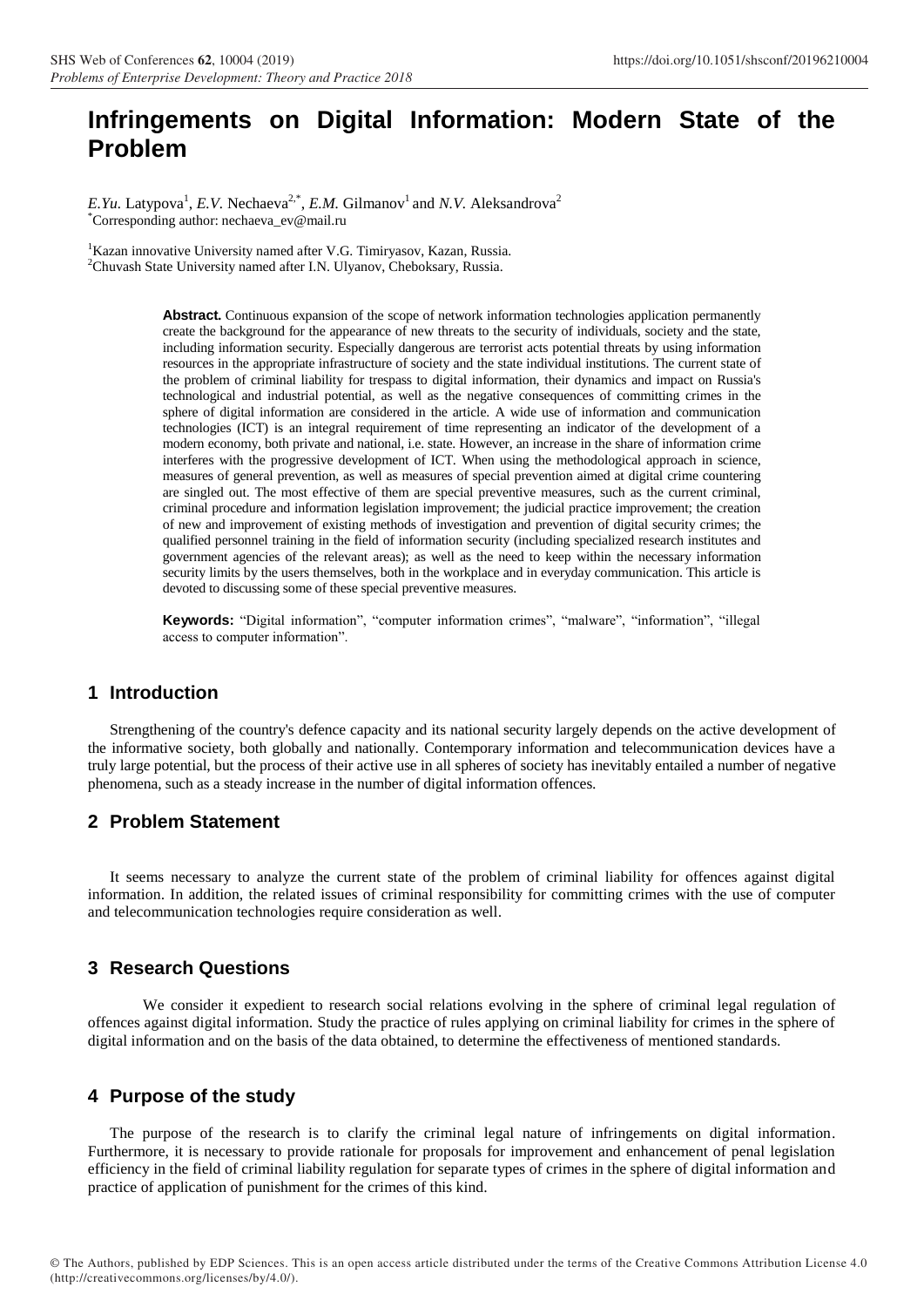## **5 Research methods**

Research methods are traditional for works of this kind. They cover both general scientific methods - dialectical, formal logic, analysis and synthesis and specific scientific ones - comparatively legal, logically legal, analysis of the documents, printed and electronic publications, as well as statistical methods.

## **6 Findings**

The Criminal Code of the Russian Federation uses the term "crimes in the field of computer information", but it seems to us that this definition is excessively narrow due to the fact that modern development of science and technology has resulted in the widespread use of digital rather than computer information. One can support I.R. Begishev's opinion that "digital information refers to information (messages, data) circulating in informative and telecommunication devices, their systems and networks" [1]. It should be noted that regulatory legal acts of the Russian Federation contain synonymous terms, such as "computer information", "digital information" and "electronic information", that inevitably leads to certain confusion in terminology. We should also have in mind that the content of these concepts, despite their undoubted similarity, is different. At the same time, the most complete of these terms is exactly the "digital information" we use, since eventually all the information used in data and telecommunication networks comes down to the use of zeros and ones specific sequence.

There is a similar instability in interpreting this concept in criminology, where the terms "computer crimes", "high technologies crimes", "computer information crimes" are used [2]. One can state that at present the concept of "information security" goes through only its development stage [3], and the concept itself is only being formed and filled with specific content.

In our opinion, the acts provided for in Art. 138.1 ("Illegal circulation of special technical tools intended for secret receipt of information"), 159.6 ("Computer information fraud"), 272 ("Illegal access to computer information"), 273 ("Creation, use and distribution of harmful computer programs"), 274 (Violation of the operating rules of the means of storing, processing or transmitting computer information and data and telecommunication networks") and 274.1 ("Illegal impact on the critical informative infrastructure of the Russian Federation") of the Criminal Code of the Russian Federation should be attributed to infringements on digital information. It should be noted that the last of these offences (Art. 274.1 of the Criminal Code of the Russian Federation) was introduced into the Criminal Code of the Russian Federation only on July 26, 2017 (Federal Law No. 194 - FL) [4]. It should also be borne in mind that digital information can be used for committing crimes of other kinds as well [5], for example, bringing to suicide [6, 7], sexual harassment against minors or other persons [8, 9, 10] and some others. In particular, insurance fraud can also be committed by means of information and telecommunication technologies [11], Illegal drug trafficking has become widespread through information and telecommunication networks [12]. The use of ICT for the purpose of the ideology of terrorism, xenophobia, extremism propaganda, distribution of the ideas of national exclusivity, destabilization of the social political situation in the country, etc. can be referred to infringements on digital information as well.

Even the Doctrine of Information Security of the Russian Federation indicates the sophisticated methods, manners and means of committing digital information infringements, that is confirmed by statistical data [13]. Thus, only 23 computer information crimes were registered in Russia as of 1997, whereas in 2016 there were 1,748 of them, however, the actual figures far exceed the official statistics data [1].

According to the official data, in 2017, 90 587 computers and telecommunication technologies crimes were committed, 20424 of which were solved, meanwhile, 62404 obligatory preliminary investigation crimes were registered among them, but only 15 986 of which were solved. The crime detection was only 28,1%, which confirms our conclusion about the significant latency of the researched infringements. Were committed 1 883 crimes connected with computer information, 726 of which were revealed. As to non-obligatory preliminary investigation crimes, 28183 of which were committed connected with computer and telecommunication technologies, 98,2% of which were solved (27680 crimes), i.e. almost all acts committed in this way.

For the first eight months of 2018 (January-August), 107980 computer and telecommunication technologies crimes were committed, 20075 of which were solved. During this period were committed 80419 obligatory preliminary investigation crimes, 21081 of which were revealed. Directly in the sphere of computer information 1 653 crimes were committed, 383 of which were revealed, i.e. the detection rate was 28,1%. As to the non-obligatory preliminary investigation crimes, were committed 27561 crimes related to computer and telecommunication technologies, 27126 of which were solved, i.e. 98,4%, which is consistent with the data for 2017.

To predict digital information crime, one can use mathematical formulas proposed by some authors, who fairly notes that mathematical prediction methods enjoy objectivity, reliability and accuracy of the results obtained, provided that the mathematical model is chosen correctly [14].

An infringement on digital information should be understood as a required by criminal law, guilty committed socially dangerous act, violating the confidentiality, integrity, reliability and availability of protected by law digital information. This provision is supported by I.R. Begishev, who reasonably indicates that the protected properties of limited access digital information are its confidentiality, integrity and reliability, and publicly available information - its integrity, reliability and availability [1].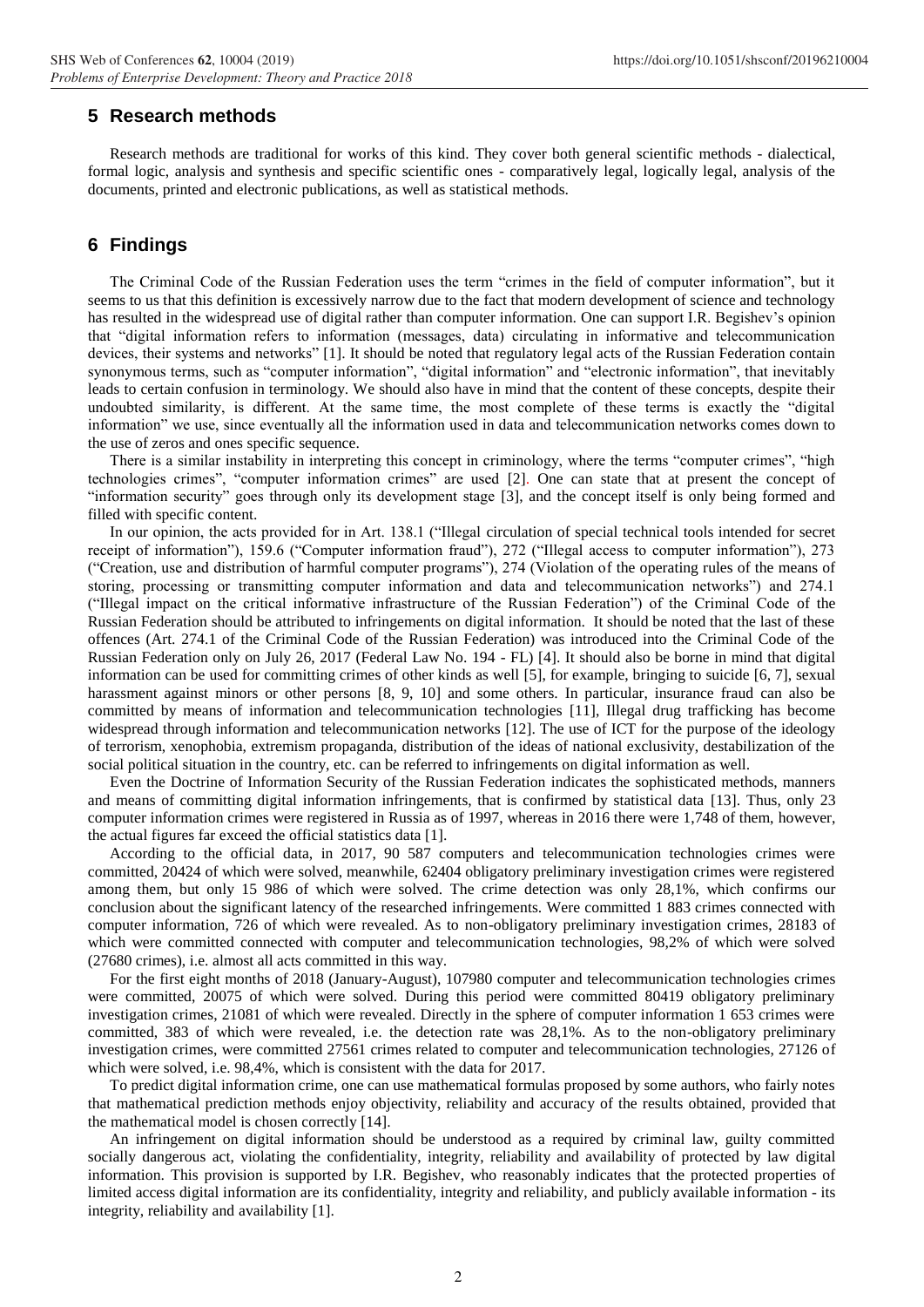In particular, AVIRA, the producer of antivirus software, claims that more than 4,4 million web attacks are being committed daily in the world, therefore every Internet user needs reliable security and offers a new software antivirus product Internet Security Suite.

The use of forced, corrective or compulsory work in relation to persons who commit encroachment on digital information is interesting and promising. Note that forced labor has proven itself as a means of effective correctional impact not only in Russia, but in foreign countries as well [15, 16]. The use of the denial to engage in specified activities as an additional punishment seems to be also efficient [17], as well as compulsory labor [18], which, unfortunately, have not found practical application yet. With regard to public servants who have committed offenses against digital information, it is necessary to provide for a procedure of bringing to disciplinary liability [19].

At the same time, it is essential to avoid bringing persons who may have committed an infringement on digital information by chance, i.e. innocently, to criminal responsibility, as long as frequently the person committed such an offense does not acknowledge the very possibility of committing it [20], however, due to elementary imprudence, still creates such a delict. For example, this may relate to downloading a program or application from GooglePlay or the AppStore.

Unfortunately, the user, unaware of anything, quite often downloads malicious software when he acquires the necessary one in the AppStore or Google Play. Such software application can, for example, activate the speakers and listen to the sounds around, transmitting the received information to interested persons, for example, advertisers; either remove the user's data about his online cards, passwords, logins, etc., wherewith dishonest persons can attack the user's phone, or withdraw money from his electronic cards. Applications can collect fairly detailed information about the user, right up to the browser history or the user's home address and location, that, in principle, can be used to offer the client the so-called targeted advertising.

Certain problems arise in relation to metadata that are collected by separate messengers (for example, WhatsApp, Google and others) and then transfer these data in a generalized form to publicity companies. SEO - experts consider it to be a standard practice, which the user is informed of when reading these messengers privacy policies, only with the consent of which the user is able to continue working with a specific messenger. During operation a search engine analyzes the text sent by the user.

WhatsApp, for example, explains: "We collaborate with third-party organizations that help us to provide work, make available, improve, analyze, configure, maintain and promote our services. Providing information to these organizations, we require them to use your data in accordance with our instructions."

An obligatory requirement is the need to impersonalize the transmitted information, that excludes the possibility of obtaining information about a specific addressee, however, it should be noted there is some intersection between the use of digital information and the user's personal security [21], as well as the potential commission of religious, extremist [22] and terrorist crimes by using digital information [23-26].

Note that despite the fact that developers transmit data in an impersonal and encoded form on a server, wrongdoers can intercept the necessary information and decipher it. Such attacks are referred to as MITM (Man in the middle), and in order to counteract them, the developers have to check their applications to prevent wrongdoers' possible attacks.

## **7 Conclusion**

The dominant factor of the development of information and telecommunication technologies is the current legislation of the country, including criminal laws, which reflects both the state policy in this area and the rules of conduct for legal entities and individuals in Russia. We believe that the whole complex of public relations connected with production of information proper, its distribution, use and access, both free and limited (confidentiality of information), can be attributed to information computer technologies legislation.

We consider it necessary to change the name of art. 159.6 "Fraud in the field of computer information" into "Fraud with the use of digital information", more appropriate to its content. This proposal has been expressed by theoretical scientists more than once (for example, by I.R. Begishev [1]), but legislators have not accepted it yet.

It is necessary to work out a mathematical model to prevent infringements on digital information to realize the possibility of determining the future and predict the results of social, economic and political changes. This provision is supported by the conclusions of S.V. Maksimov, Yu.G. Vasin and K.A. Utarov [27]. The growing ICT potential of foreign states and as a result arising challenges and threats to the science, state authorities, industrial complex, etc. prove this.

#### **References**

1. I.R. Begishev, *The concept and types of crimes in the sphere of circulation of digital information.* Extended abstract of PhD dissertation. Kazan: Kazan Federal University. Retrieved from: https://kpfu.ru/dis\_card?p\_id=2404 (2017*).*  [in Rus.].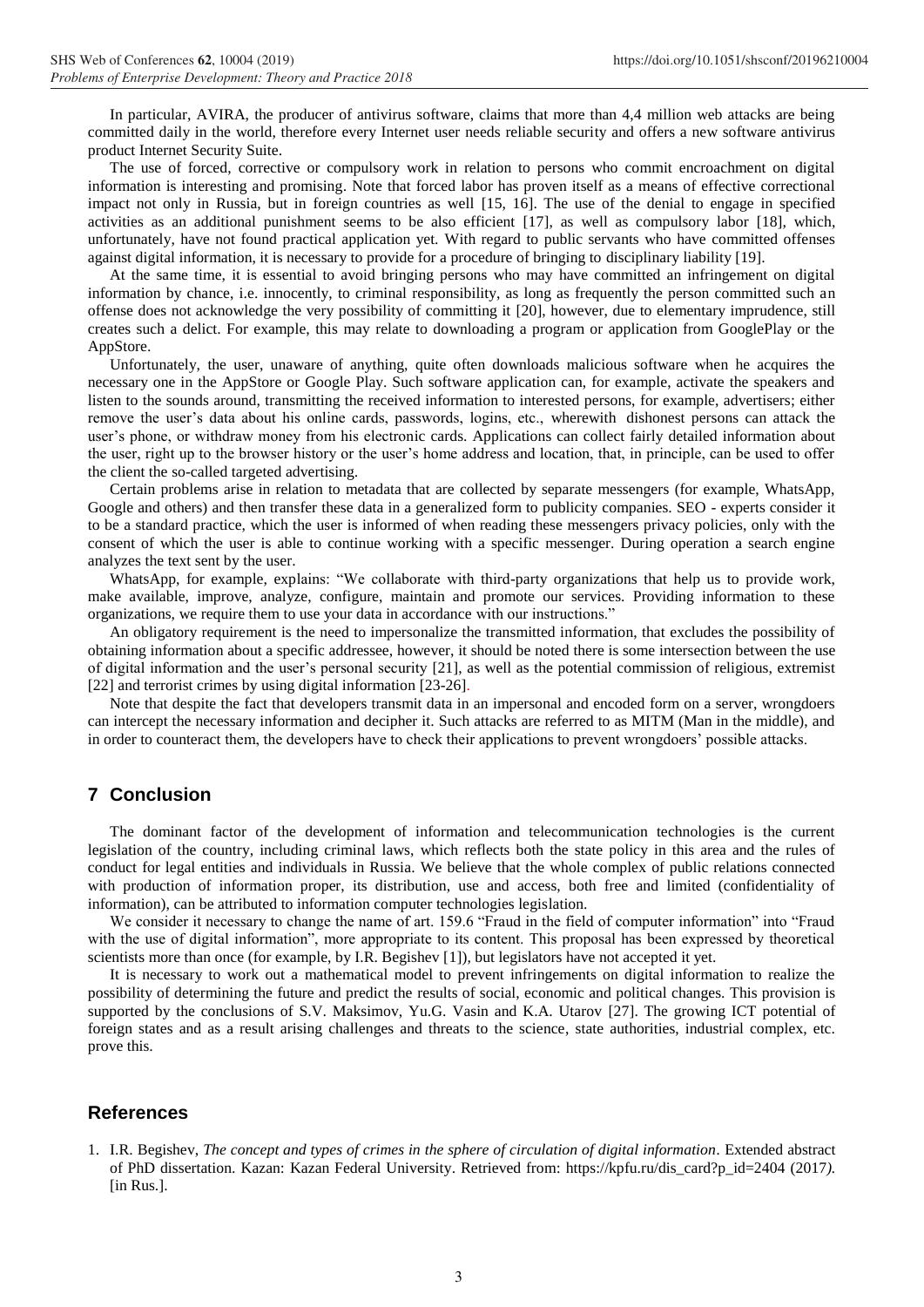- 2. I.A. Mochalov, O.B. Shalaginova, Crime in the field of information and telecommunication technologies as a threat to the national security of the country. *Crime in the Field of Information and Telecommunication Technologys: Problems of Prevention, Detection and Investigation of Crimes,* **1**, 131-136 (2016). [in Rus.].
- 3. A. Shobodoeva, Development of the concept of "information security" in the scientific and legal field of Russia. *Bulletin of Baikal State University,* **27**(1), 73-78. DOI: 10.17150 / 2500-2759.2017(1).73-78 (2017).
- 4. *Federal Law "Criminal Code of the Russian Federation"* from 13.06 1996 N 63 –FZ. Retrieved from: [http://www.consultant.ru/cons/cgi/online.cgi?req=doc&base=LAW&n=315095&fld=134&dst=1000000001,0&rnd=](http://www.consultant.ru/cons/cgi/online.cgi?req=doc&base=LAW&n=315095&fld=134&dst=1000000001,0&rnd=0.7147173970765794#05396867035252704) [0.7147173970765794#05396867035252704](http://www.consultant.ru/cons/cgi/online.cgi?req=doc&base=LAW&n=315095&fld=134&dst=1000000001,0&rnd=0.7147173970765794#05396867035252704). Accessed: 26.11.2018 (1996). [in Rus.].
- 5. K.N. Evdokimov, N.N. Taskaev, Problems of Qualifying Crimes Under Article 273 of the Criminal Code of the Russian Federation at the Stage of Initiating Criminal Proceeding. *Russian Journal of Criminology*, **12**(4), 590-600. DOI: 10.17150/2500-4255.2018.12(4),590-600 (2018).
- 6. A.I.  Bastrykin, Online crimes against minors: to the issue of victimological prevention and criminal law assessment*. Russian Journal of Criminology,* **11**(1). 5-12. DOI: 10.17150/2500-4255.2017.11(1).5-12 (2017). [in Rus.].
- 7. A.M. Bychkova, E.L. Radnaeva, Incitement to suicide with the use of internet technologies: socio-psychological, criminological and criminal law aspects. *Russian Journal of Criminology*, **12**(1), 101-115. DOI: 10.17150/2500- 4255.2018.12(1) 101-115 (2018). [in Rus.].
- 8. D. DeHart, G. Dwyer, M.C. Seto, R. Moran, E. Letourneau, D. Schwarz-Watts, Internet sexual solicitation of children: A proposed typology of offenders based on their chats, e-mails, and social network posts. *Journal of Sexual Aggression*, **23**(1), 77-89 (2017).
- 9. E. Lievens, Bullying and sexting in social networks: Protecting minors from criminal acts or empowering minors to cope with risky behaviour? *International Journal of Law, Crime and Justice.* **42**(3), 251-270. DOI: 10.1016/j.ijlcj.2014.02.001 (2014).
- 10. E. Quayle, E. Newman, An exploratory study of public reports to investigate patterns and themes of requests for sexual images of minors online. *Crime Science.* **5**(1), 21. DOI: 10.1186/s40163-016-0050-0 (2016).
- 11. E.Yu. Latypova, Insurance fraud as a trespass on consumers' rights: problems and prospects. In G.P. Kuleshov and I.G. Garaev (Eds.), *Actual problems of legal regulation and law enforcement practice in the field of protection of the consumers. Materials of the All-Russian scientific and practical conference*(pp. 78-81). Kazan: LLP "JurExPraktik" (2017). [in Rus.].
- 12. M.R. Umarov, E.V. Nechaeva, Drug trafficking in the Internet. In A.Yu. Alexandrov (Ed.), *Criminal legal prevention in the sphere of drug trafficking or psychotropic substances, alcoholic and spirit-containing products (regional aspect)* (pp. 349-353). Cheboksary, Russia: Chuvash State University (2015). [in Rus.].
- 13. *Decree of the President of the Russian Federation "On the Doctrine of Information Security of the Russian Federation approval"* from 05.12.2016. N 646- FZ. Retrieved from: [http://www.consultant.ru/document/cons\\_doc\\_LAW\\_208191/](http://www.consultant.ru/document/cons_doc_LAW_208191/). Accessed: 07.11.18 (2016). [in Rus.].
- 14. A. Sukhodolov, S. Ivantsov, T. Molchanova, B. Spasennikov, Digital criminology: Mathematical methods of prediction (part 2). *Russian Journal of Criminology,* **12**(2), 230-236. DOI: 10.17150/2500-4255.2018.12(2).230-236 (2018).
- 15. A.A. Krymov, A.V. Rodionov, A.P. Skiba, Certain aspects of the interbranch regulation of the convictіs' labor organization in France. *Journal of Advanced Research in Law and Economics,* **8**:1(23), 97-102. DOI: 10/14505/jarle.v8.1(23).11 URL: https://journals.aserspublishing.eu/jarle/article/view/1134 (2017).
- 16. A.A. Krymov, A.V. Rodionov, A.P. Skiba, Legal regulation of the convicts' labor organization in penitentiary institutions of Germany*. Legal Science and Practice: Bulletin of the Nizhny Novgorod Academy of the Ministry of Internal Affairs of Russia*, **1**(37), 41-46 (2017). [in Rus.].
- 17. E.M. Gilmanov, E.Y. Latypova, Some problems of punishment for illegal search and (or) withdrawal of archaeological objects out of the places of occurrence. In F.M. Editor (Ed.), *Legal and moral aspects of ensuring of the individual and state's security at the present stage of political and economic sanctions*. *Collection of materials of the All-Russian scientific and practical conference: in 2 books* (pp. 361 – 363). Cheboksary, Russia: Chuvash State University (2016). [in Rus.].
- 18. E.V. Nechaeva, Prospects for transformation of punishment in the form of compulsory labor. *Criminal and Executive Law*, **13**(1), 45-49 (2018).
- 19. O. Lutsenko, Bringing civil servants to liability for disciplinary misconduct in judicial practice of Ukraine, Poland, Bulgaria and Czech Republic. *Journal of Advanced Research in Law and Economics,* **8:***1*(23), 103-112. DOI: 10/14505/jarle.v8.1(23).12 (2017).
- 20.I.V. Makeeva, S.V. Tasakov, A.V. Mishin, Y.G. Sled, A.Y. Epikin, L.M. Zeinalova, Protection of the witnesses and victims: International legal acts, legislation of some states and the modern Russian legislation*. Journal of Advanced Research in Law and Economics*, **7**(2), 313-322 (2016).
- 21. O.A. Zaytsev, A.V. Grinenko, I.V. Makeeva, L.M. Zeinalova, S.V., Tasakov, Y.G., Sled, … A.V. Mishin, Problem of definition of personal security in the modern Russian criminal procedure. *Journal of Advanced Research in Law and Economics,* **7**(6), 1533-1539. DOI: 10.14505/jarle.v7.6(20).35 (2016).
- 22. A.G. Nikitin, Types and classifications of extremist behavior: General theoretical and legal problems. *Topical Problems of Economics and Law,* **1**(29), 186-194. DOI: [10.21202/1993-047X.08.2014.1.186-194](http://dx.doi.org/10.21202/1993-047X.08.2014.1.186-194) (2014). [in Rus.].